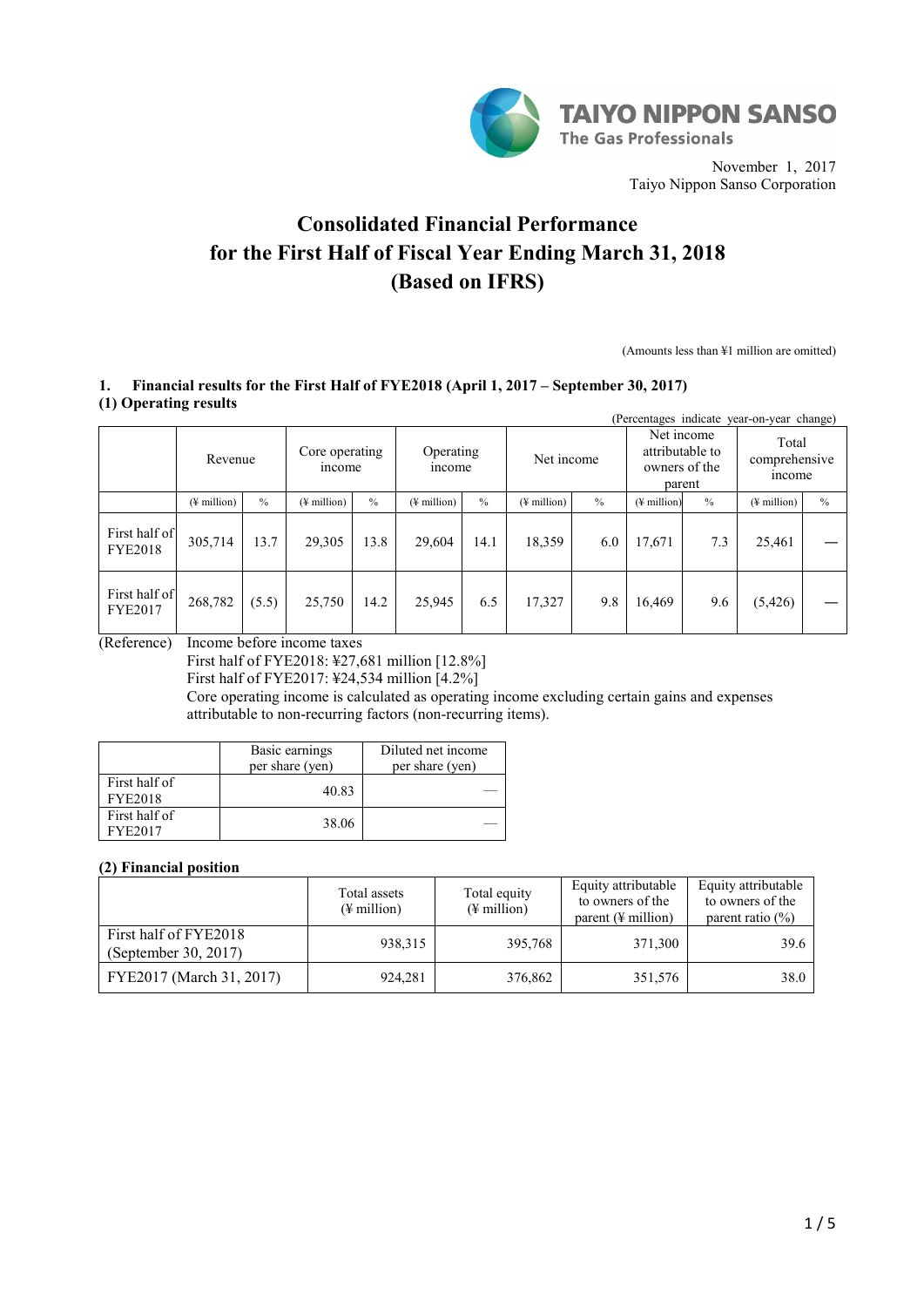### **2. Dividends**

|                | Annual Dividend         |                         |                         |             |       |  |  |  |
|----------------|-------------------------|-------------------------|-------------------------|-------------|-------|--|--|--|
|                | End of<br>$1st$ quarter | End of $2nd$<br>quarter | End of $3rd$<br>quarter | Term<br>end | Total |  |  |  |
|                | Yen                     | Yen                     | Yen                     | Yen         | Yen   |  |  |  |
| <b>FYE2017</b> |                         | 9.00                    |                         | 11.00       | 20.00 |  |  |  |
| <b>FYE2018</b> |                         | 11.00                   |                         |             |       |  |  |  |
| FYE2018 (est.) |                         |                         |                         | 11.00       | 22.00 |  |  |  |

Note: No revisions have been made to recently announced forecasts.

#### **3. Forecasts for business operations for FYE2018 full term (April 1, 2017 – March 31, 2018)**

|           |                         |      |                                |               |                  |               | (Percentages indicate year-on-year change)            |               |                                |
|-----------|-------------------------|------|--------------------------------|---------------|------------------|---------------|-------------------------------------------------------|---------------|--------------------------------|
|           | Revenue                 |      | Core operating<br><i>ncome</i> |               | Operating income |               | Net income<br>attributable to owners<br>of the parent |               | Basic<br>earnings<br>per share |
|           | $(\frac{1}{2})$ million | $\%$ | (¥ million)                    | $\frac{0}{0}$ | (¥ million)      | $\frac{0}{0}$ | (¥ million)                                           | $\frac{0}{0}$ | (Yen)                          |
| Full term | 620,000                 | 6.6  | 56,500                         | 3.2           | 57,000           | 6.2           | 34,500                                                | (0.7)         | 79.72                          |

Note: No revisions have been made to recently announced forecasts.

(Reference) Income before income taxes

FYE2018 full term: ¥52,500 million [4.6%]

**4. Explanation concerning the appropriate use of forecasts for business operations and other notable matters** This report contains business forecasts and other forward-looking statements that are based on information currently available to the Company and certain assumptions judged to be reasonable by management. The Company gives no assurances that business forecasts will be attained. Moreover, actual results may differ materially from business forecasts due to various factors.

#### **5. General information relating to the first half results**

In the first half of the fiscal year under review (from April 1, 2017, to September 30, 2017), the global economy saw economic expansion in China, underpinned by infrastructure investment led by the Chinese government and other factors, despite concerns about the need to curtail speculative real estate investment and overcapacity in the country. In the United States, damage caused by a major hurricane in August had a negative impact on production activity in the chemicals, oil, coal and certain other sectors. However, economic conditions generally held firm, supported by improving employment and income levels. In Japan, with an increase in exports primarily in the automobile and semiconductor-related sectors, there has been an upswing in production activity, and moderate improvement in corporate earnings. Overall, economic conditions have been following a gradual recovery path.

Against this backdrop, the Taiyo Nippon Sanso Group (TNSC Group) achieved the following results for the first half of the fiscal year under review. Revenue on a consolidated basis increased 13.7% year on year to ¥305,714 million, core operating income rose 13.8% to ¥29,305 million, operating income increased 14.1% to ¥29,604 million, and net income attributable to owners of the parent increased by 7.3% to ¥17,671 million.

Core operating income is calculated as operating income excluding certain gains and expenses attributable to non-recurring factors (non-recurring items).

A breakdown of business performance by reportable segment is as follows. Segment income represents core operating income.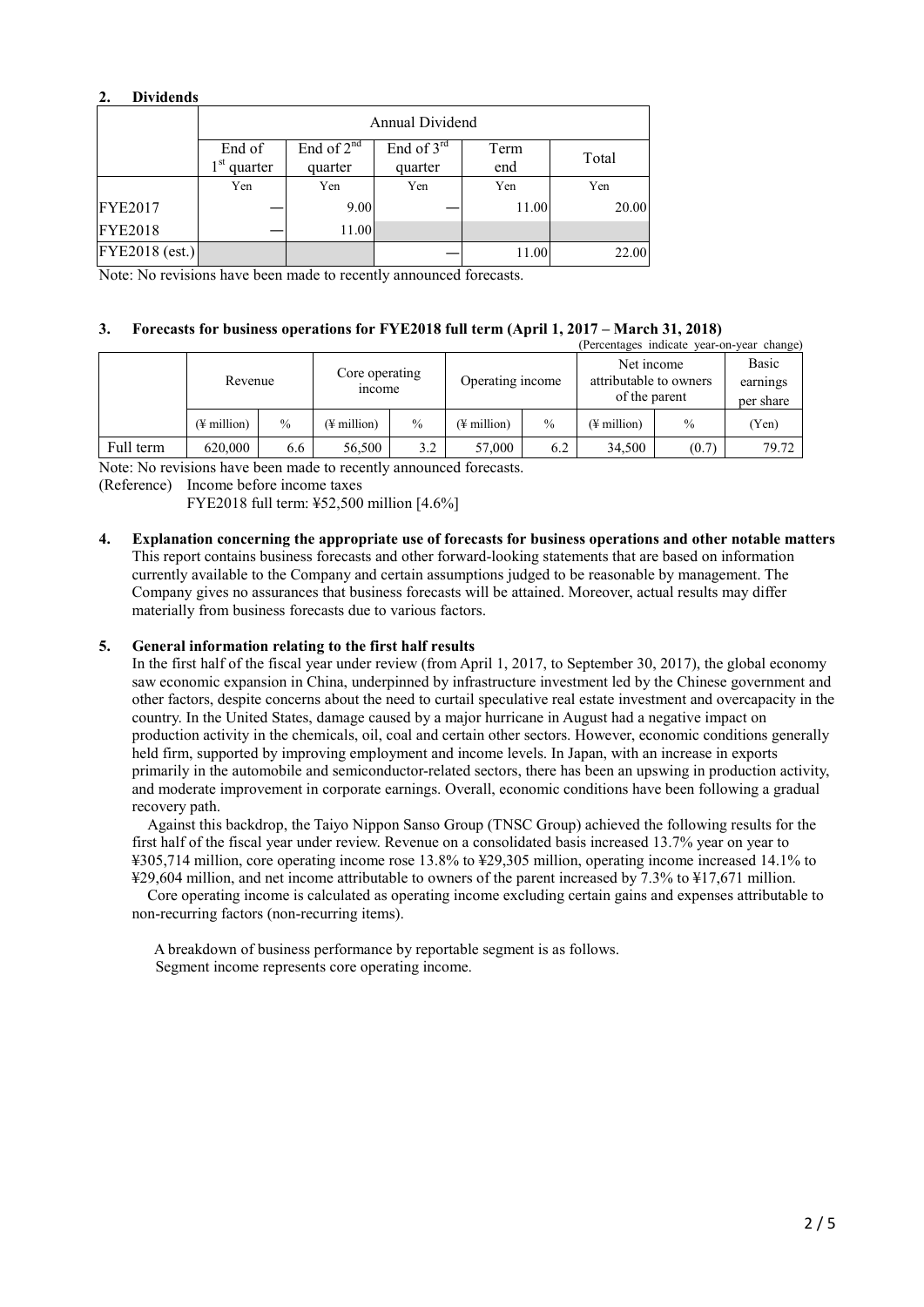#### **Gas Business in Japan**

In the industrial gas-related business, revenue from air separation gases (oxygen, nitrogen, and argon), a core product, performed solidly for use primarily in the key industries of steel and chemicals. In addition, revenue from equipment and plants decreased, reflecting the absence of a large air separation unit project recorded in the previous fiscal year.

In the electronics-related field, revenue from electronic materials gases trended favorably due to increased demand from the liquid crystal display (LCD) and semiconductor-related industries.

In the energy-related field, revenue from liquid petroleum gas (LPG) jumped substantially year on year due to a higher sales price following an increase in the import price.

As a result, in the Gas Business in Japan, revenue increased 3.3% year on year to ¥157,479 million, while segment income rose 1.0% to ¥14,334 million.

#### **Gas Business in the United States**

In the industrial gas-related business, there was a large contribution to revenue from the consolidation of a business acquired from Air Liquide Group as a subsidiary since September 2016. In the existing business, revenue from packaged gases declined, while revenue from bulk gas rose, due partly to increased shipments of carbon dioxide gas.

As a result, in the Gas Business in the United States, revenue increased 29.5% year on year to ¥84,378 million, and segment income rose 35.4% to ¥6,421 million.

#### **Gas Business in Asia & Oceania**

In the industrial gas-related field, revenue declined in Singapore and Malaysia. However, the consolidation of Supagas Holdings Pty Ltd in Australia as a subsidiary of the Company in December 2016 contributed to business results.

In the electronics-related field, revenue from electronic materials gases and electronics-related equipment and installation increased significantly year on year, due to growth in demand mainly in Taiwan.

As a result of the above, in the Gas Business in Asia & Oceania, revenue increased 31.2% year on year to ¥49,546 million, and segment income rose 87.8% to ¥4,842 million.

#### **Thermos & Other Businesses**

In the Thermos & Other Businesses, revenue increased steadily due to solid sales of vacuum insulated portable mugs and tumblers in Japan.

As a result, in Thermos & Other Businesses, revenue increased 6.4% year on year to ¥14,310 million, while segment income decreased 8.1% to ¥4,649 million.

#### **6. Segment information**

The TNSC Group conducts gas businesses in Japan and overseas, mainly for customers in the steel, chemical, and electronics industries, and has built production and sales structures for its main products in Japan, the United States, and Asia & Oceania. In addition, the TNSC Group manufactures and sells housewares such as stainless steel vacuum bottles, and conducts real-estate rental and other businesses. Therefore, the Company has established the following four reportable segments: Gas Business in Japan, Gas Business in the United States, Gas Business in Asia & Oceania, and Thermos & Other Businesses.

| Business segment                     | Main products and services                                                                                                                                                                                                     |
|--------------------------------------|--------------------------------------------------------------------------------------------------------------------------------------------------------------------------------------------------------------------------------|
| Gas Business in Japan                | Oxygen, nitrogen, argon, carbon dioxide, helium, hydrogen, acetylene, gas- related                                                                                                                                             |
| Gas Business in the                  | equipment, specialty gases (electronic materials gases, pure gases, etc.),                                                                                                                                                     |
| <b>United States</b>                 | electronics-related equipment and installation, semiconductor manufacturing                                                                                                                                                    |
| Gas Business in Asia $\&$<br>Oceania | equipment, cutting and welding equipment, welding materials, plants and machinery,<br>liquid petroleum gas (LPG) and related equipment, medical-use gases (oxygen,<br>nitrous oxide, etc.), medical equipment, stable isotopes |
| Thermos & Other<br><b>Businesses</b> | Housewares, real-estate rental                                                                                                                                                                                                 |

The principal products and services included in the four segments are shown in the table below.

Revenue from inter-segment transactions and transfers is based primarily on prevailing market prices.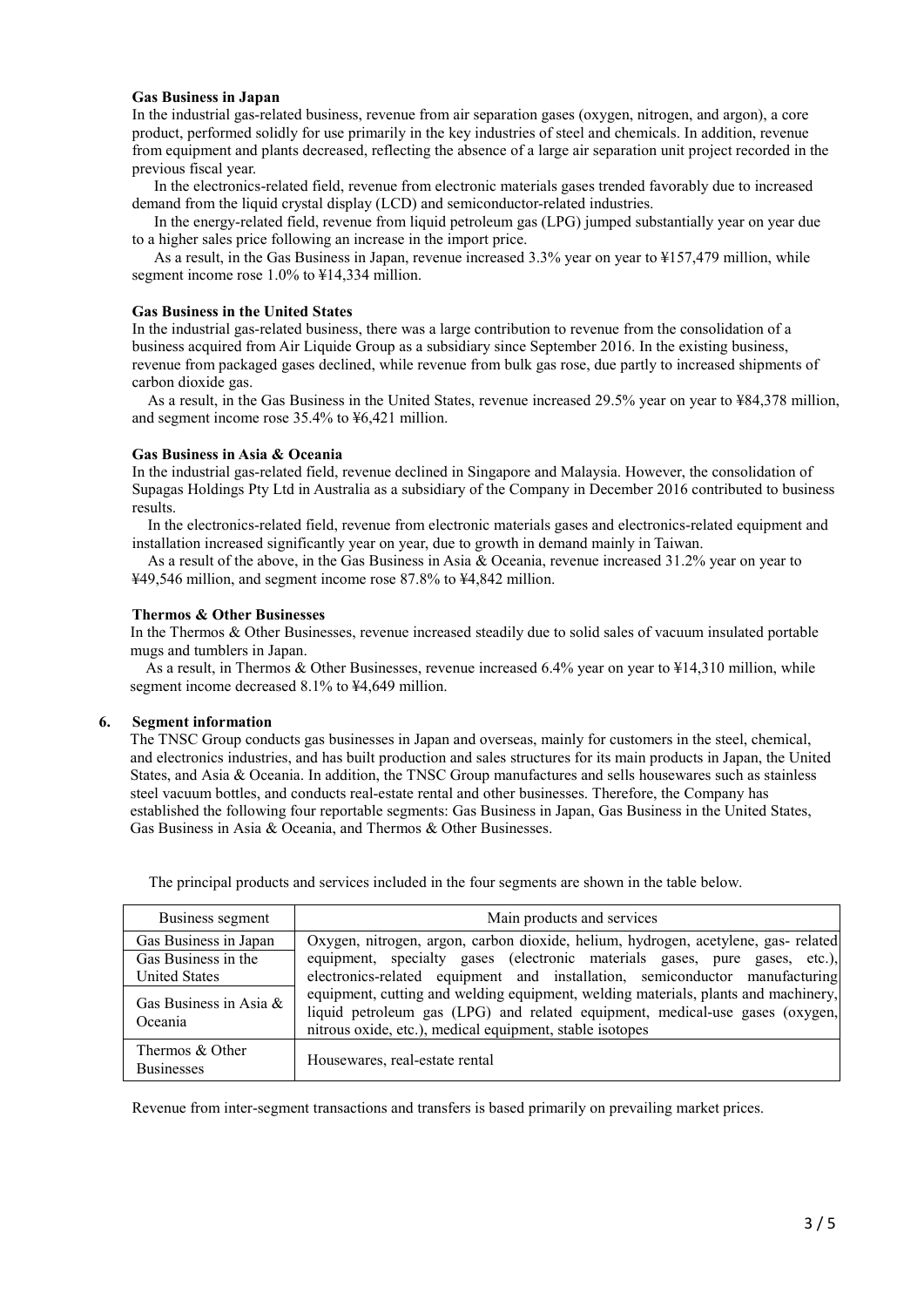#### **(1) Figures of revenue and income (loss) by reportable segment** First Half, FYE2017 (April 1, 2016 – September 30, 2016)

|                                                                         |                                    |                                                             |                                                   |                                                |         |                              | (¥ million)                                                  |
|-------------------------------------------------------------------------|------------------------------------|-------------------------------------------------------------|---------------------------------------------------|------------------------------------------------|---------|------------------------------|--------------------------------------------------------------|
|                                                                         | Gas<br><b>Business</b><br>in Japan | Gas<br><b>Business</b><br>in the<br>United<br><b>States</b> | Gas<br><b>Business</b><br>in Asia $\&$<br>Oceania | <b>Thermos</b><br>& Other<br><b>Businesses</b> | Total   | Adjust-<br>ments<br>(Note 1) | Amounts on<br>the<br>Consolidated<br>Statements of<br>Income |
| Revenue                                                                 |                                    |                                                             |                                                   |                                                |         |                              |                                                              |
| $(1)$ Revenue to<br>external customers                                  | 152,435                            | 65,134                                                      | 37,757                                            | 13,455                                         | 268,782 |                              | 268,782                                                      |
| from<br>$(2)$ Revenue<br>inter-segment<br>transactions and<br>transfers | 3,292                              | 3,700                                                       | 454                                               | 630                                            | 8,078   | (8,078)                      |                                                              |
| Total                                                                   | 155,727                            | 68,835                                                      | 38,211                                            | 14,086                                         | 276,860 | (8,078)                      | 268,782                                                      |
| Segment income<br>(Note 2)                                              | 14,190                             | 4,743                                                       | 2,578                                             | 5,060                                          | 26,573  | (823)                        | 25,750                                                       |

Notes:

1. The ¥823 million negative adjustment for segment income is comprised of ¥47 million of intersegment eliminations and companywide expenses of ¥776 million that were not allocated to any particular reportable segment. These companywide expenses related principally to basic research expenses that were not allocated to a particular reportable segment.

2. Segment income represents core operating income, which is calculated as operating income excluding certain gains or losses attributable to non-recurring factors (non-recurring items).

|                                                                    |                                    |                                                             |                                                   |                                                |         |                              | (¥ million)                                                  |
|--------------------------------------------------------------------|------------------------------------|-------------------------------------------------------------|---------------------------------------------------|------------------------------------------------|---------|------------------------------|--------------------------------------------------------------|
|                                                                    | Gas<br><b>Business</b><br>in Japan | Gas<br><b>Business</b><br>in the<br>United<br><b>States</b> | Gas<br><b>Business</b><br>in Asia $\&$<br>Oceania | <b>Thermos</b><br>& Other<br><b>Businesses</b> | Total   | Adjust-<br>ments<br>(Note 1) | Amounts on<br>the<br>Consolidated<br>Statements of<br>Income |
| Revenue<br>$(1)$ Revenue to<br>external customers                  | 157,479                            | 84,378                                                      | 49,546                                            | 14,310                                         | 305,714 |                              | 305,714                                                      |
| (2) Revenue from<br>inter-segment<br>transactions and<br>transfers | 6,319                              | 5,012                                                       | 963                                               | 666                                            | 12,962  | (12,962)                     |                                                              |
| Total                                                              | 163,798                            | 89,390                                                      | 50,510                                            | 14,977                                         | 318,676 | (12,962)                     | 305,714                                                      |
| Segment income<br>(Note 2)                                         | 14,334                             | 6,421                                                       | 4,842                                             | 4,649                                          | 30,248  | (942)                        | 29,305                                                       |

First Half, FYE2018 (April 1, 2017 – September 30, 2017)

Notes:

1. The ¥942 million negative adjustment for segment income is comprised of ¥261 million of intersegment eliminations and companywide expenses of ¥681 million that were not allocated to any particular reportable segment. These companywide expenses related principally to basic research expenses that were not allocated to a particular reportable segment.

2. Segment income represents core operating income, which is calculated as operating income excluding certain gains or losses attributable to non-recurring factors (non-recurring items).